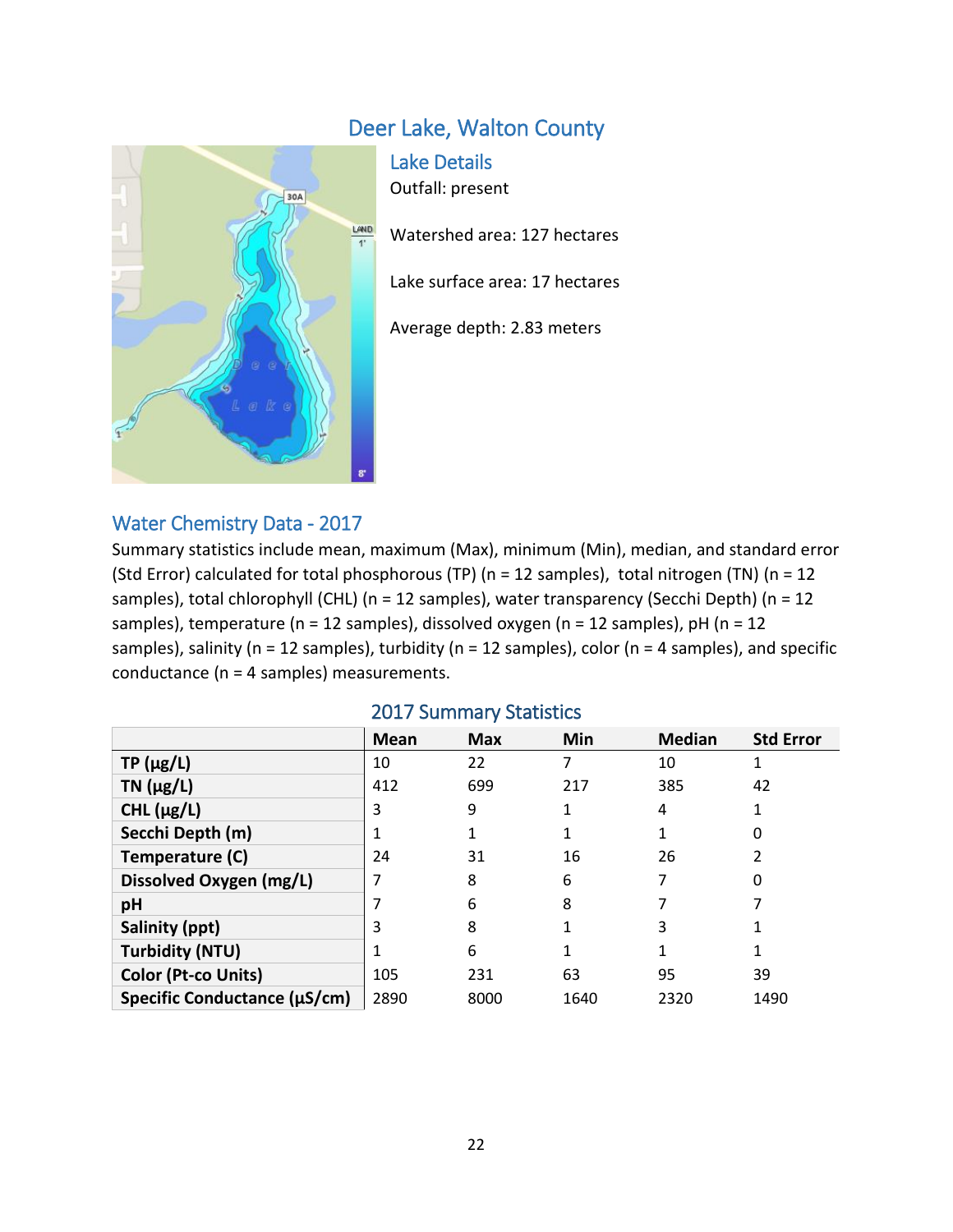# Water Chemistry Data - 1998 through 2017

Summary statistics include mean, maximum (Max), minimum (Min), median, and standard error (Std Error) summary statistics calculated on an annual basis using monthly data for total phosphorous (TP), total nitrogen (TN), total chlorophyll (CHL), water transparency (Secchi Depth), temperature, dissolved oxygen, pH, salinity, turbidity, color, and specific conductance. Summary statistics represent Long-Term analyses among annual means from 1998 through 2017.

|                              | <b>Mean</b> | <b>Max</b> | Min | <b>Median</b> | <b>Std Error</b> |
|------------------------------|-------------|------------|-----|---------------|------------------|
| $TP(\mu g/L)$                | 11          | 13         | 8   | 11            | 0                |
| TN $(\mu g/L)$               | 472         | 800        | 385 | 465           | 22               |
| CHL $(\mu g/L)$              | 5           | 8          | 3   | 5             | 0                |
| Secchi Depth (m)             |             |            |     | 1             |                  |
| Temperature (C)              | 23          | 25         | 20  | 23            | 0                |
| Dissolved Oxygen (mg/L)      |             | 8          | 5   | 7             |                  |
| pH                           |             | 5          | 8   |               | 6                |
| Salinity (ppt)               |             | 11         | 0   |               |                  |
| <b>Turbidity (NTU)</b>       | 2           | 4          | 0   | 2             | 0                |
| Color (Pt-co Units)          | 107         | 164        | 69  | 105           | 10               |
| Specific Conductance (µS/cm) | 3230        | 17400      | 396 | 4350          | 1610             |

# Long-Term Summary Statistics